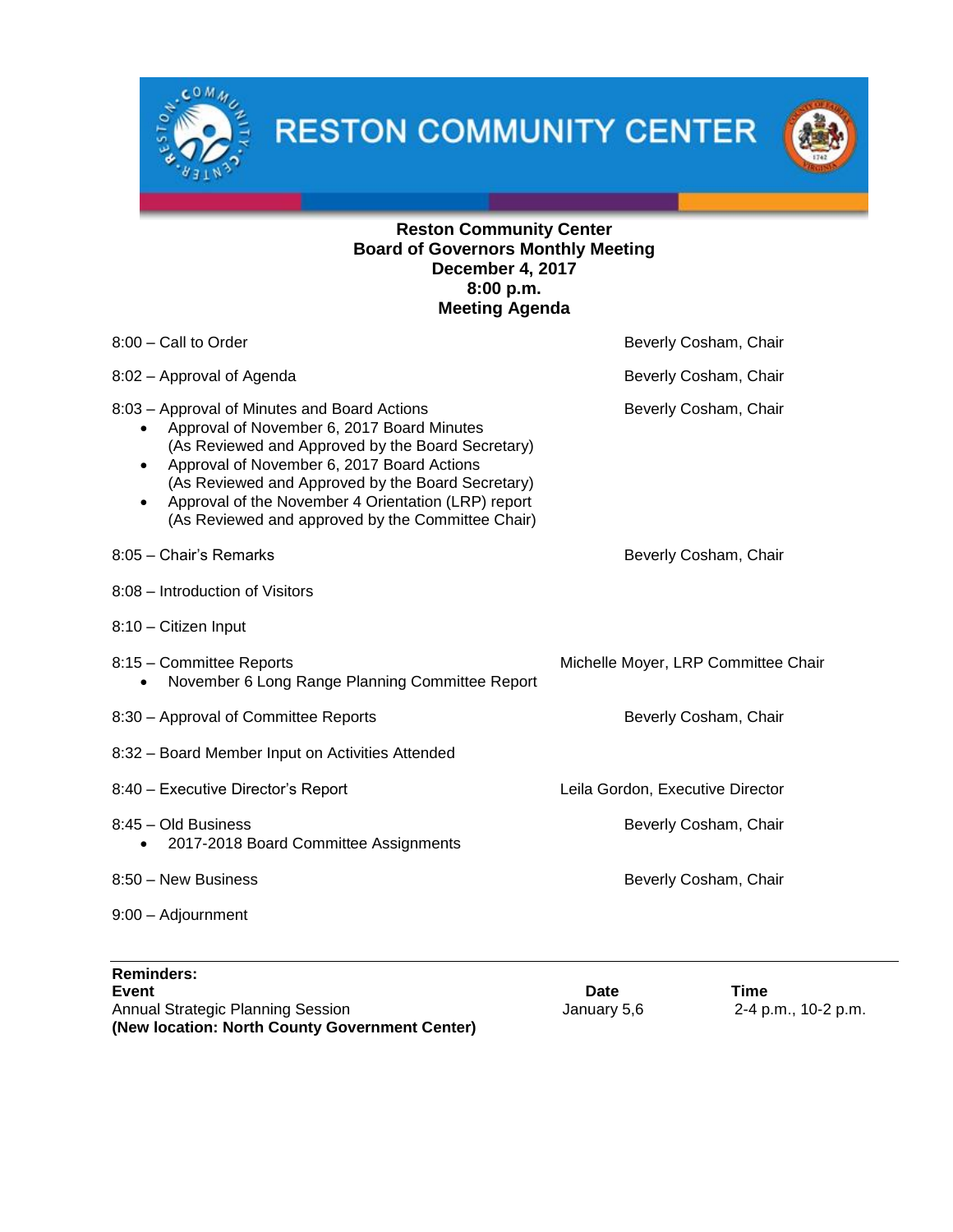

### **SUMMARY OF MINUTES RESTON COMMUNITY CENTER BOARD OF GOVERNORS MEETING November 6, 2017**

#### **Present:**

- Beverly Cosham, Chair
- Bill Bouie
- Lisa Sechrest-Ehrhardt
- Michelle Moyer

# **Absent and Excused:**

Gerald Zavala

#### **Attending from the RCC Staff:**

- Leila Gordon, Executive Director
- Karen Goff, Public Information Officer
- BeBe Nguyen, Communications Director

The Chair called the meeting to order at 8:00 p.m.

#### **MOTION #1:**

#### **Approval of the Agenda**

Bill Bouie moved that the agenda be approved as written. Paul seconded the motion. The motion passed unanimously.

#### **MOTION #2:**

#### **Approval of the October 2, 2017 Board Minutes**

Bill B. moved that the Board approve the October 2, 2017 Board minutes. Paul seconded the motion**.** The motion passed unanimously.

#### **MOTION #3:**

#### **Approval of the October 2, 2017 Board Actions**

Bill B. moved that the Board approve the October 2, 2017 Board Actions. Paul seconded the motion. The motion passed unanimously.

#### **Chair's Remarks**

Bev welcomed new RCC Public Information Officer Karen Goff. Bev said it has been a very trying and upsetting time lately, with the shooting in Texas yesterday. She said she played the John Lennon song *Imagine* in her class Monday morning. It was a really, really emotional rendition by Cynthia Erivo, who was in *The Color Purple*. She recorded it in tribute to those killed in the Pulse Club shooting.

She said that while most in the class were moved, one person said she didn't like the lyrics. Bev explained to her that these things (religion, country, etc.) are what divide us.

**Introduction of Visitors** None

**Citizen Input** None

**Committee Reports**

*- 1 -*

- Bill Keefe
- Vicky Wingert
- Paul D. Thomas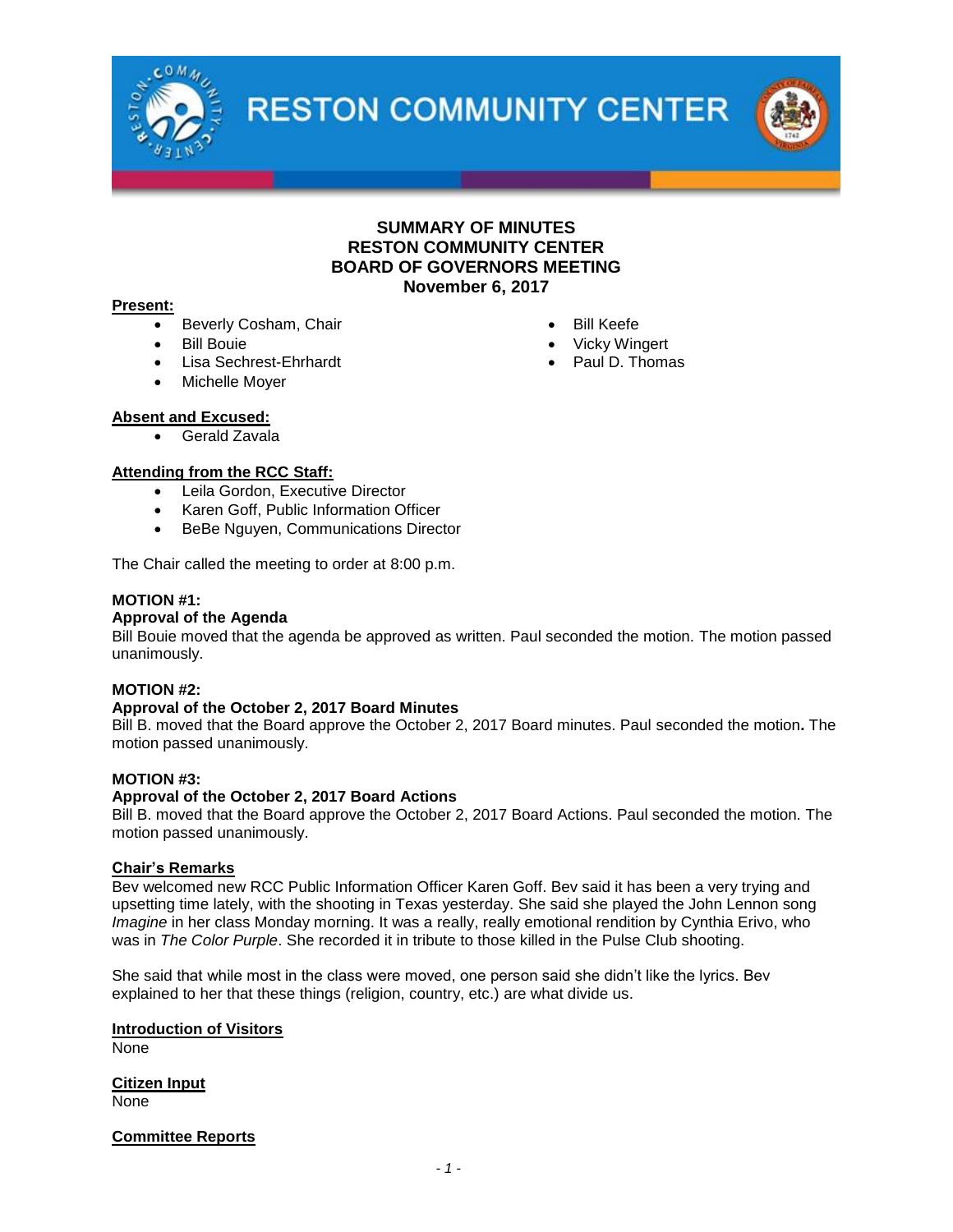### **October 2 Finance Committee report**

Vice Chair Bill Bouie reported the committee met on October 2 and an informal report was read into the minutes of the last Board meeting. He said the biggest thing to come from the meeting was our recommendation to the full Board that staff be authorized to send the FY19 budget submission to the county Department of Management and Budget on October 3.

### **November 6 Long Range Planning Committee.**

Chair Michelle Moyer said that Keith Leonard and Jeff Nodorft gave a very thorough presentation on the pool project's progress to date, existing conditions and improvement options. She said the status was as expected, that the pool and deck need replacing. She was quite relieved to hear other support areas (locker rooms, guard office, etc.) were in good condition and the occupancy numbers meet code requirements with respect to the plumbing fixtures. We know there are questions on the soil and some other areas that will require further work as we get farther into the project.

Jeff presented some options which advanced the Hughes Group final concept plan. We learned about the depth of the new therapy pool. There was good community input and board questions. We will get to programming down the road. Keith did a good job explaining what comes next. As a committee, we chose Option 2 (with a 6-foot maximum depth in therapy pool).

### **MOTION #4:**

### **Board Action to Select Option 2 for the Pool Design**

Michelle moved to adopt Option 2 to push forward into the next design phase. Bill B. seconded the motion. The motion passed unanimously.

### **Board Member Input on Activities Attended**

Lisa went to the Arts Council of Fairfax County 2017 Awards luncheon and a Reston Historic Trust meeting. She is looking forward to some of RCC's upcoming events.

Vicky said one of the greatest things about being a grandmother is going to kids' stuff at Halloween. She went to RA's Nature Center Halloween trail and to Lake Anne to see the dogs in costume. She said that was much more fun than going to meetings; she thoroughly enjoyed October.

Bill B. attended a presentation last Saturday by Anthem to county Park Authority programs. Anthem gave \$15,000 to support SNAP benefits at the Lake Anne Farmers Market. He said Virginia First Lady Dorothy McAuliffe was at the Farmers Market at Lake Anne again on Saturday. The Park Authority held GLOW at Lake Fairfax Park. Bill said it was fantastic, and it was the first time the Park Authority tried it. Visitors walked or drove through a series of 5,000 carved pumpkins. The Park Authority sold 46,000 tickets at a price of \$22 for adults and \$16 for kids. Needless to say this will be part of the Park Authority's annual events calendar.

Bill B. also attended the grand opening of the new stream valley restoration. He presided over the kick-off of the Master Plan process for Lake Fairfax Park last Wednesday. There were about 80 people in attendance. Public comment is open through December 1. The plan is to update the Master Plan by the end of spring. Bill has been participating in the County's sports tourism task force, which is looking at a number of items. Reston is at the top of list for just about every amenity needed. Bill thinks development and implementation of the master plan for Baron Cameron Park is going to move more quickly than anticipated. There is a lot of excitement also building about the new facility that will be constructed in Reston Town Center North.

Paul has been involved in all things South Lakes High School marching band. He also went to the Patrick Dougherty art installation decommissioning. He said it was great seeing the breadth of folks there. The dance performance was terrific; he noted that Gerald Zavala was also there. Paul also attended Mucca Pazza and the Washington West Film Festival event featuring Clive Davis. Both were really good.

Michelle went to the Arts Council of Fairfax County's 2017 Awards. She said it was phenomenal to step back and appreciate the art endeavors being awarded. She went to the RCC Kids Flea Market and was impressed with the young entrepreneurs. She also went to the Reston Historic Trust's Home Tour, which was a lot of fun. Michelle served on the selection committee for RCC's new aquatics director and said it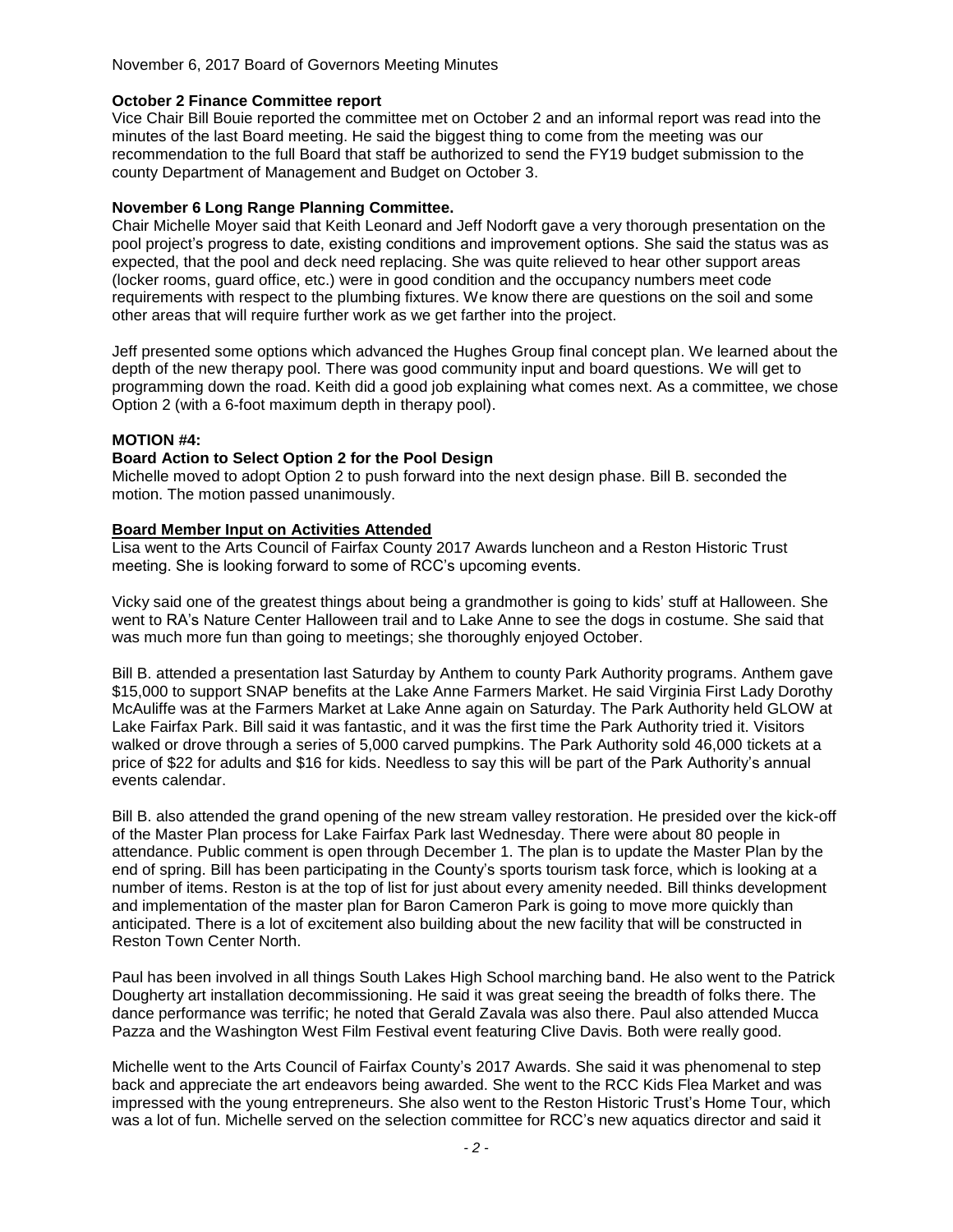was fascinating to see the whole process. She is really excited about Matt McCall coming on board in November.

Bill K. attended Mucca Pazza. He said it was fun, but he was surprised at the limited number of people there. He watched a lot of Red Sox games in October.

Bill P. saw The Reston Players' *Aida* and was reminded why he likes Elton John. He also went to the Reston Planning and Zoning Committee meeting (he serves on that committee) and reports Comstock now controls the entire corner of Wiehle Avenue at Reston Metro Plaza and will have one coherent development plan. He also went to NextStop Theatre in Herndon to see *Assassins,* which is by Stephen Sondheim, and it was terrific. He attended Saturday's RCC Board Orientation with Cathy Hudgins, along with the rest of the board.

Bev performed at her Meet the Artist concert – her granddaughter came to the show as well. She also attended the Reston Multicultural Festival debriefing to talk about things that worked and things that could be changed next year. Overall, the event was very successful, just in need of a little tweaking. Bev went to the Arts Council of Fairfax County awards. She took her granddaughter to the RCC Halloween kids party – Esme liked the puppet show very much. Monday was the last of Bev's series of eight classes for OLLI. There was a going away party in the afternoon for Gloria Sussman, who is 93 and finishing 18 years with OLLI. She is moving to Ashby Ponds, or as Bev calls it, Reston West. Bev went to Mucca Pazza and Saturday's orientation with Cathy. It was Bev's birthday on Halloween.

She also attended the GRACE Board Dinner last Friday. Board Chair Robert Goudie was very complimentary to RCC. GRACE has exciting news: The Virginia Commission on the Arts selected them as one of the "50 by 50" awardees. GRACE is getting new exhibit space in the Signature buildings curator Lily Siegel showed those in attendance many upcoming plans, and the room was electric with excitement. Every other sentence thanked us for our support and Leila's name was mentioned a lot.

#### **Old Business: 2017 Preference Poll Report**

Gerald was absent, so Leila gave the report. She said we have really refined the process and everything worked the way we anticipated. She said RCC will have to reissue an RFP for a counting agent for 2019. She said we are going to have to scrub and rethink the commercial business list because our previous source will not be able to provide it in the future**.**

Leila said RCC has a very solid spreadsheet of existing businesses, but as development increases, more businesses will be coming in and we will need to do more outreach in that community. She predicts a little more involvement for next year's Preference Poll committee for how we can connect to the commercial layer of our community.

Bill P. asked if the Greater Reston Chamber of Commerce has a system or a business list. Leila said she does not know if they do but she will reach out to them; it is important to reach out to businesses in this community, but there may be a different approach or structure we can use. The list keeps growing, but the return on the printing/postage cost is not where we want it to be. For the amount of paper and first class postage, Leila thinks we need to devise a savvier approach.

Bill K. asked if we could amend the Memorandum of Understanding so if three people are running unopposed, can we declare victory and not spend all this money? Leila said the short answer is you can always amend the MOU, but whether it is a good thing she does not know. The last time the issue was explored with the Office of the County Attorney, we were discouraged from doing so because elections occur regardless of whether or not there is competition.

Leila said we can view it as an opportunity to put before the community the whole governing structure of RCC. Whether people read it or pay attention is debatable. Maybe this is a vehicle to communicate more, or it may be an opportunity to send out the documentary some year to that list. She thinks it is worth having a conversation on how we do outreach to businesses in the community that generates a little more context and interest, and maybe in the discussion we might come up with other ideas. The poll itself is not prescribed in terms of its structure and content.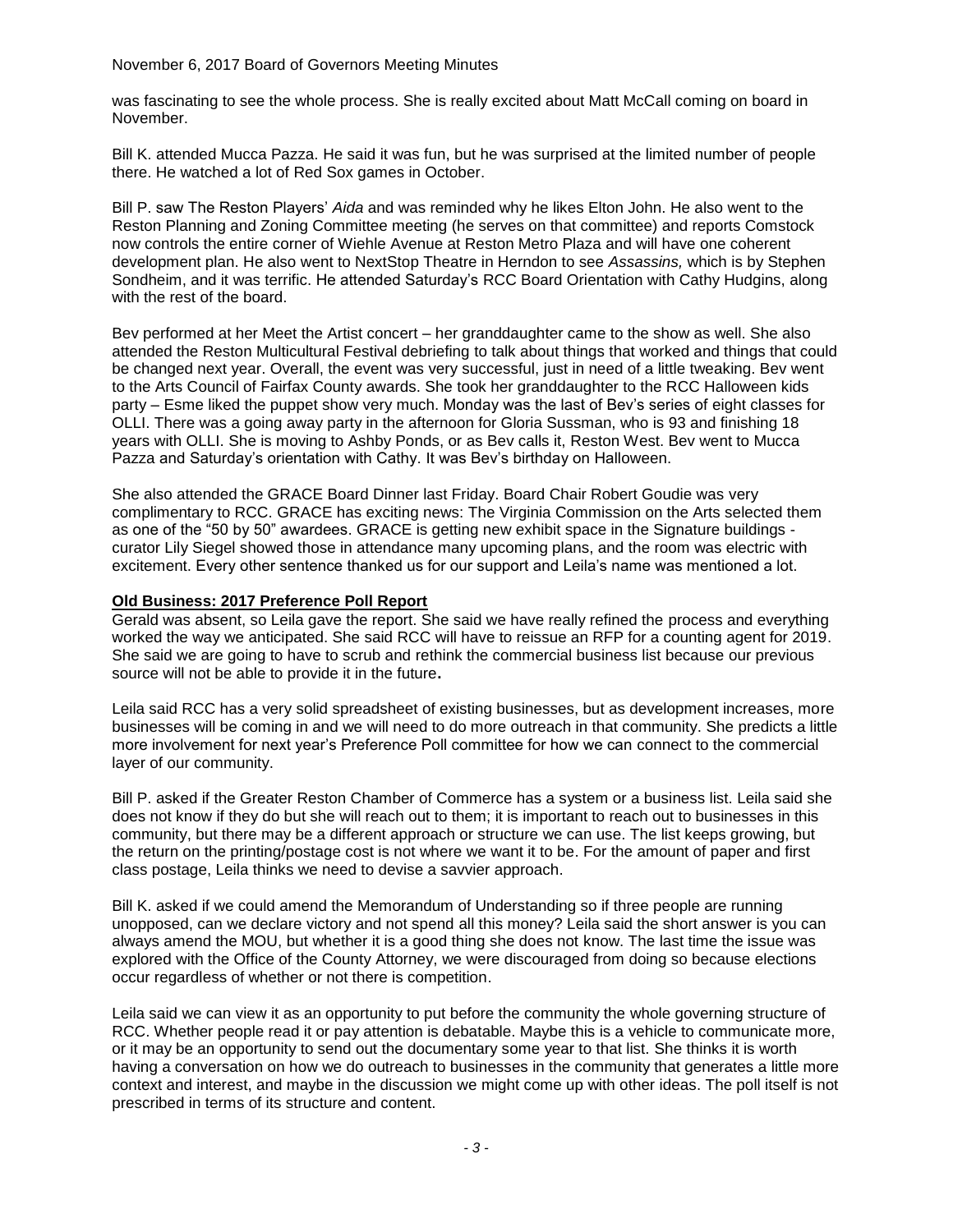Leila added the last time we had a very contested election we had to use a pretty fine point font on the letter. Given that we have to get a new counting agent and we have this issue with the business list, we should meet a couple of times next year and really anticipate 2019 as an opportunity to do some mechanical changes that make sense.

Bill P. said the voting numbers are the same as in contested elections. It may be more expensive than we want, but it is not a bad thing. And there is some publicity and interaction value to it.

Leila said we should all look at it as a very positive endorsement of the center's direction and its leadership and this is an accessible body and the Board members are doing a great job.

### **Adjournment of the 2016-17 Board**

**Bev convened the new Board.** She asked Bill B. and Vicky to report on the Nominations Committee recommendations for the new officers.

Bill B. said he and Vicky canvassed the board and the unanimous consent was to continue with the 2016- 2017 officers as officers for 2017-2018:

- Beverly Cosham, Chair
- Michelle Moyer, Vice-Chair
- Lisa Sechrest-Ehrhardt, Secretary
- Gerald Zavala, Treasurer

#### **MOTION #5:**

#### **Motion to approve the presented slate of officers for 2017-2018**

Bill B. moved that the Board accept the proposed Officer slate. Bill P. seconded the motion. The motion passed unanimously.

#### **New Chair's Remarks**

Bev said the GRACE dinner was part of the reason why she is so happy to be on this board. Listening to Cathy's speech at the orientation session, or anywhere she speaks, you can count the many times she says "community." The most important thing we do at RCC is build community.

Reflecting on the GRACE dinner she attended, she described their efforts going into schools and doing so much with RCC as a partner. It is wonderful to be with people who do know RCC's role and value and share it with others who do not – it is wonderful to hear that our partnership is so appreciated. We always worry if are we reaching everybody. We are reaching people who can take the message to their audiences because we can't do it all. BeBe has mined every form of communication possible, but there are loads of people who are talking about us in very glowing tones around town above and beyond our own marketing. Our word is getting out. People know who we are and why we exist. Bev expressed that this is why she is so happy to be here.

#### **Executive Director's Report**

Leila told the board they heard where we are on the aquatics renovation. We are on time and that is exciting. She thinks the next phase of design work will conclude in December or January. RCC is continuing to work on the solar panels effort. There are some administrative challenges with the Albemarle County contract. We are discussing how we can move this forward as quickly as possible. The carpet has been replaced at both facilities. People love it. There is an issue with the transition edge of the tile area near the kitchen, which has too much of a bump for people with mobility issues. We are exploring a flatter transition element.

The hiring process for the aquatics director has been completed. The Washington West film Festival was last week, and RCC had its most involved relationship with Washington West this year. We screened *Nosferatu* here on Monday October 30. There were 48 people in attendance, and two of them were in costume.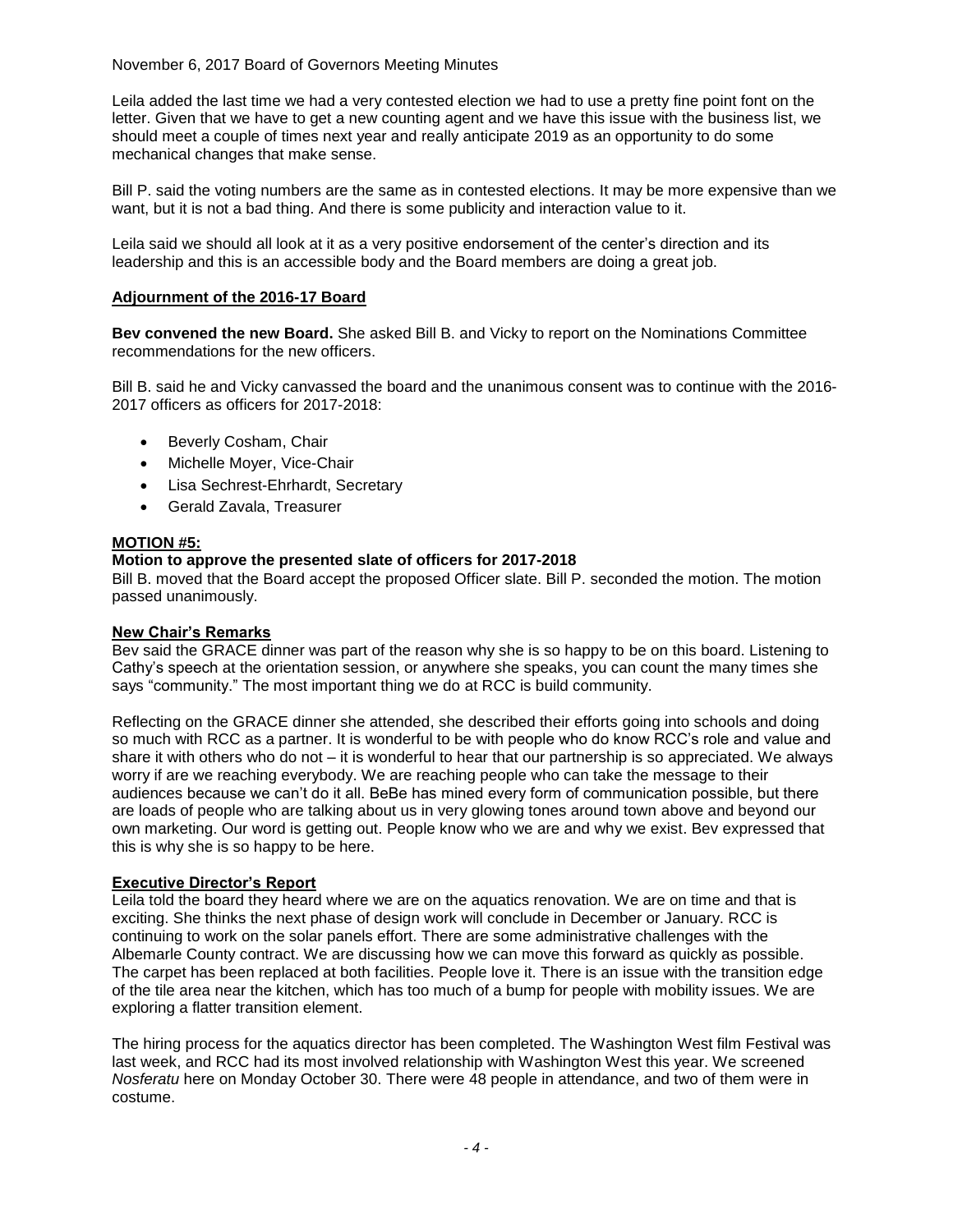Leila wanted to remind the Board that Tuesday night (November 7) RCC is screening the movie *13th* at 7:30 p.m. free of charge. The film will show and then Kevin Gannon, who is a talking head in the movie, will be here to lead a conversation with the audience. She encouraged everyone to come and bring others with them. The movie is about the prison industrial complex and what the through-line is from slavery. We are going to film the audience Q-and-A and some of that footage will be used in the pilot video project focusing on the question of whether Reston is still an open community.

Leisure and Learning in October had the Children's Fall Flea Market and a successful Halloween Family Fun Day, where more than 300 people attended. Learn to Bike, especially for kids, is going very well. We have a partnership with Comstock to use the parking lot of their building. Instructor Kelley Westenhoff got bikes and helmets contributed. The kids all left knowing how to ride a bike.

Lifelong Learning evening and weekend classes are continuing to generate participation. Social Security and Medicare class participants are really eager, so we are adding and expanding those. It was a great month for RCC Rides – we added some new volunteer drivers. RCC Rides gave 152 rides in October, the busiest month so far.

The Collaboration & Outreach program is doing very well. We are doing a lot of work with the Opportunity Neighborhood effort in Reston. LaTanja has been at several housing complexes that are a focal point for that effort. We partnered with the Southgate Community Center's Fall Fear Fest. It had more than 100 kids participating in that over the weekend. The event's admission was the donation of food for the South Lakes High School (SLHS) food pantry.

Leila gave a tour of RCC Hunters Woods to a group of French students who were here in Fairfax County. It was quite sweet - they were very taken with this community center. A consulting team is working with the Town of Herndon on their performing and visual arts center, part of a public-private partnership that Comstock is developing with the town. They came and toured the facility, and we had a long conversation about how RCC provides support for arts activities.

#### **New Business**

None

#### **Reminders**

Leila reminded everyone to go to the Public Art Reston party Thursday at 6:30 p.m. at Aperture. The YMCA Gala is November 18. The Leadership Fairfax Luncheon is on November 9. Bev, Bill B., Lisa, Leila and BeBe will attend. The Reston Holiday parade will be on November 24. Four board members are attending, and Bev is grand marshal.

Bev reminded the board that the Reston Community Orchestra is performing on Saturday, November 11 at 4:00 p.m. The concert is *All American All the Way*: music by American composers in tribute to veterans.

Paul pointed out that SLHS is the in football playoffs against Yorktown Friday at 7 p.m.

# **MOTION #6**

# **Motion to Adjourn**

Bev moved to adjourn the meeting. Paul seconded the motion. The motion passed unanimously.

The meeting was adjourned at 8:45 p.m.

belt with

 $\overline{\phantom{a}}$  , and the contract of the contract of the contract of the contract of the contract of the contract of the contract of the contract of the contract of the contract of the contract of the contract of the contrac Lisa Sechrest-Ehrhardt, Board Secretary

11-21-17

-----------------------------------------Date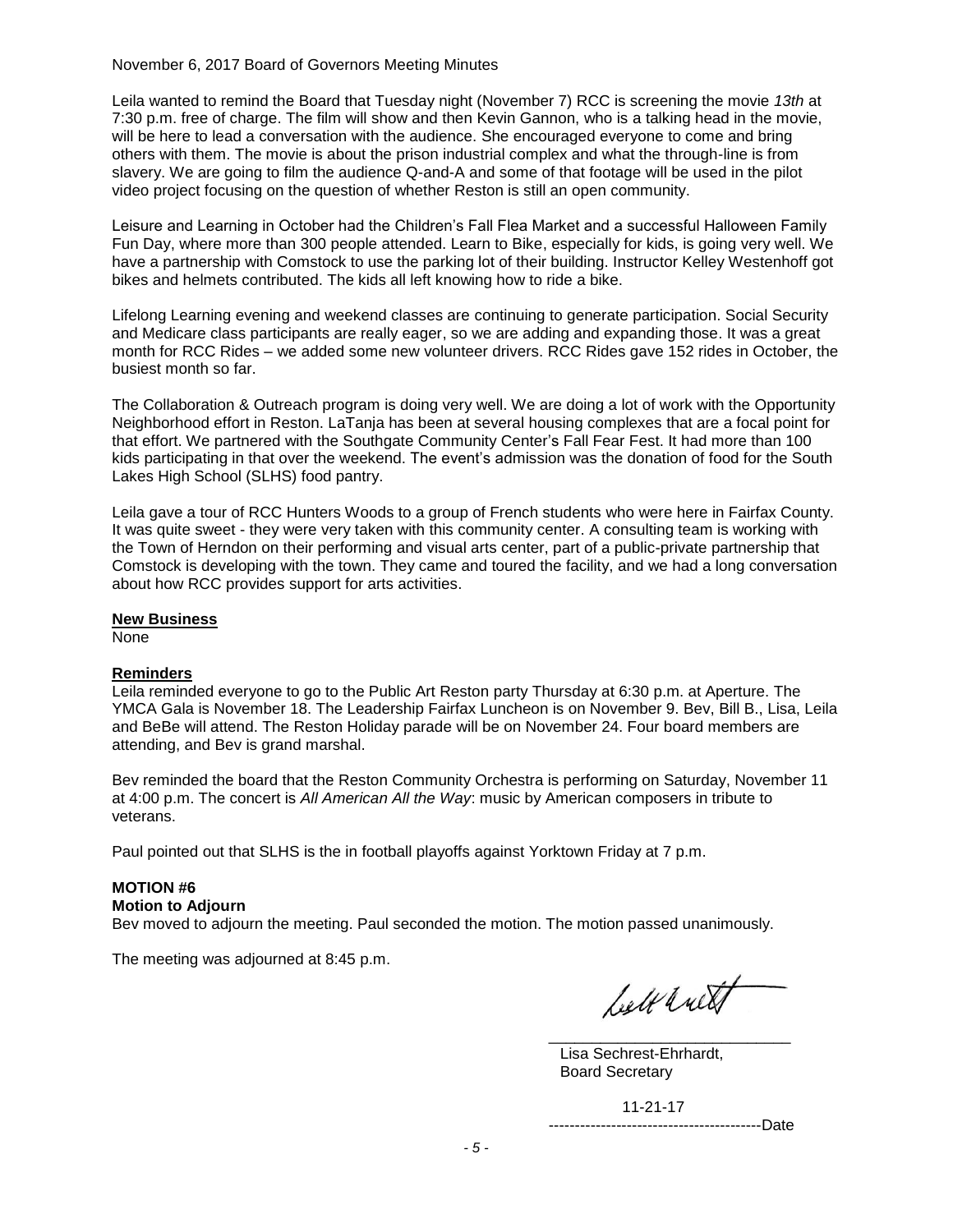# **BOARD ACTIONS TAKEN AT BOARD OF GOVERNORS MEETING ON NOVEMBER 6, 2017**

- **17-1106-1 Bd That the Board approve the Agenda**
- **17-1106-2 Bd That the Board approve the October 2, 2017 Board Minutes**
- **17-1106-3 Bd That the Board approve the October 2, 2017 Board Actions**
- **17-1106-4 Bd That the Board approve the Long Range Planning Committee's recommendation of pool design Option 2**
- **17-1106-5 Bd That the Board approve the officers for 2017-18**
- **17-1106-6 Bd That the meeting be adjourned**

belt with

 $\overline{\phantom{a}}$  , and the state of the state of the state of the state of the state of the state of the state of the state of the state of the state of the state of the state of the state of the state of the state of the stat Lisa Sechrest-Ehrhardt, Board Secretary

11-21-17

 $\mathcal{L}_\text{max}$  , and the set of the set of the set of the set of the set of the set of the set of the set of the set of the set of the set of the set of the set of the set of the set of the set of the set of the set of the Date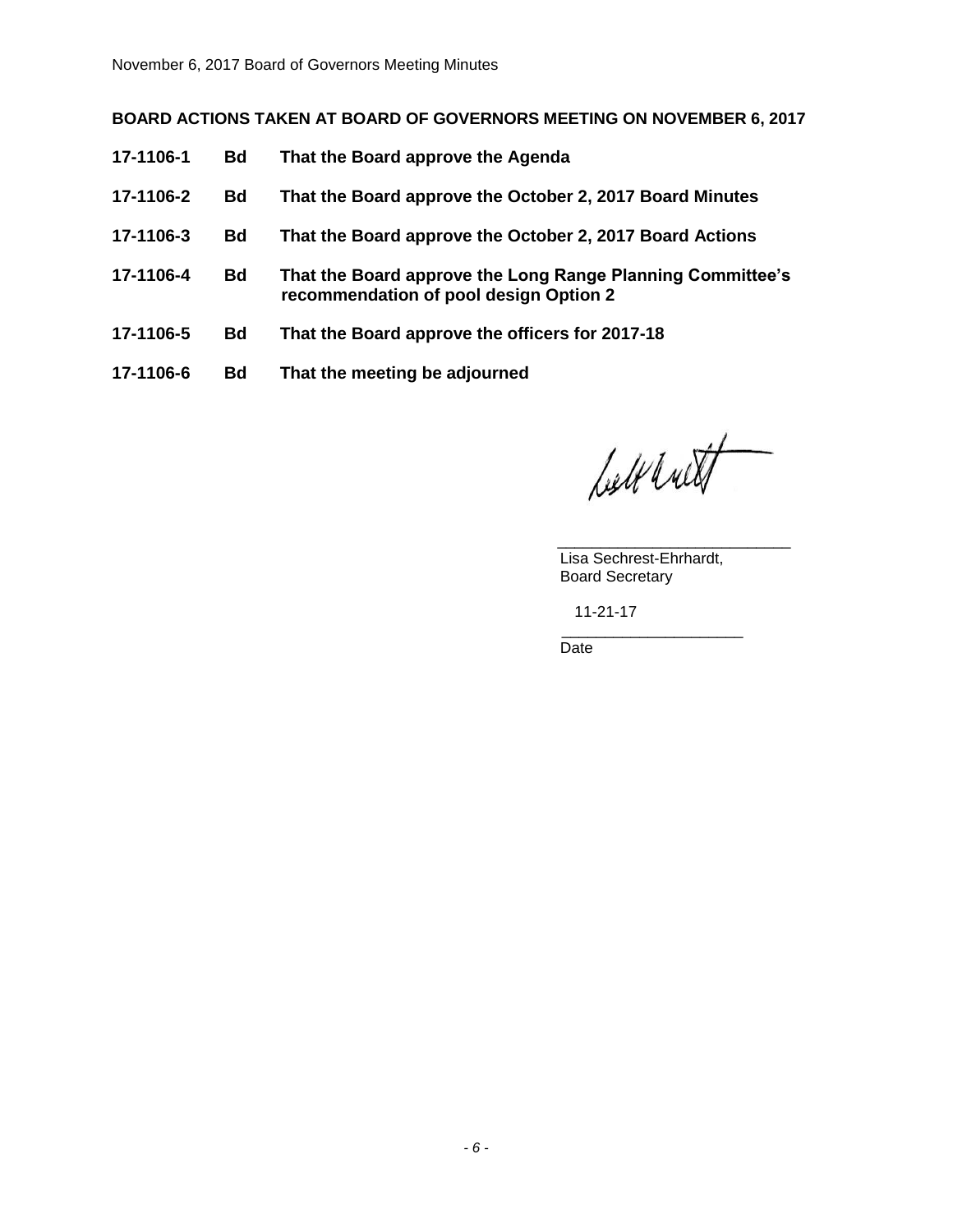

### **SUMMARY OF MINUTES RESTON COMMUNITY CENTER BOARD OF GOVERNORS LONG RANGE PLANNING MEETING November 6, 2017**

# **Present:**

- Beverly Cosham, Chair
- Bill Bouie
- Lisa Sechrest-Ehrhardt
- Michelle Mover
- Bill Keefe • Vicky Wingert
- Paul D. Thomas

# **Absent and Excused:**

Gerald Zavala

# **Attending from the RCC Staff:**

- Leila Gordon, Executive Director
- Karen Goff, Public Information Officer
- BeBe Nguyen, Communications Director
- Paul Chapman, Assistant Technical Theatre Director
- Scott Sorenson, Aquatics Program Manager
- Brian Gannon, Facility Booking Manager

# **Attending from Project Team:**

Keith Leonard, RRMM/Lukmire Architects Jeff Nodorft, Counsilman Hunsaker (Aquatics Consultant) Martha Sansaver, Fairfax County Department of Public Works and Environmental Services (DPWES), Project Manager Ipek Aktuglu, DPWES, Fairfax County

Michelle Moyer called the meeting to order at 6:36 p.m.

# **Welcome and Introductions**

Leila introduced Karen Goff, RCC's new public information director, as well as Paul Chapman, BeBe Nguyen and Scott Sorenson from RCC's staff. She introduced Keith Leonard of RRMM/Lukmire Architects and Jeff Nodorft of Counsilman Hunsaker, an aquatics design firm based in St. Louis. Keith and Jeff have been working on the aquatics existing conditions report and pool design options to be presented this evening.

Leila said RCC has hired a new aquatics director, Matt McCall from St. Louis, MO. Matt swam on South Lakes High School's swim team and has been an aquatics professional since he graduated from college. He begins his tenure with RCC the Monday after Thanksgiving.

# **Pool presentations**

Keith Leonard introduced himself. He is from RRMM/Lukmire Architects, a local firm with offices in Arlington that has been doing work for 40 years. He also introduced Jeff Nodorft from Counsilman Hunsaker, who has designed hundreds of pools. Keith said they also have a team of engineers in place going forward.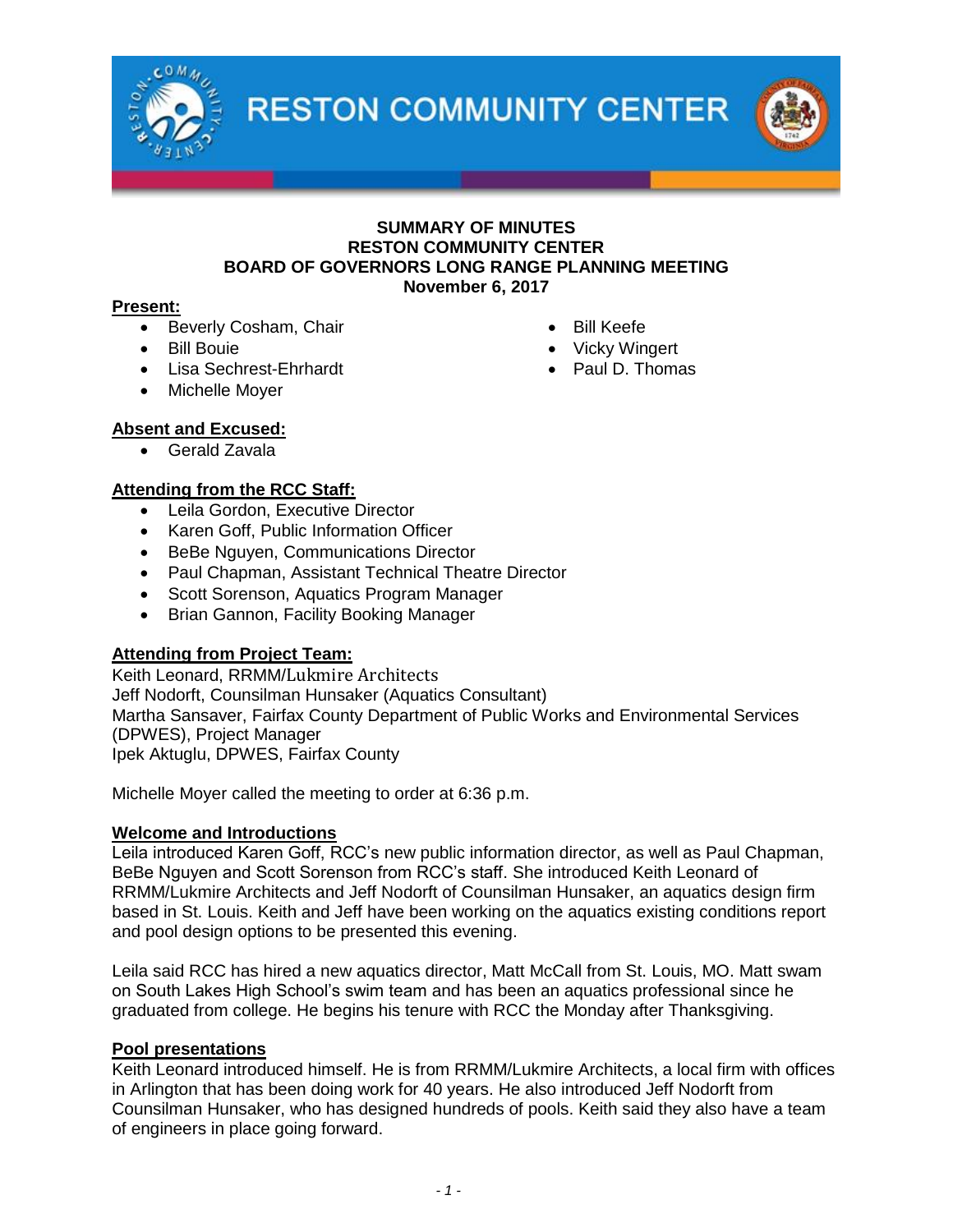Keith presented the existing conditions report (included with this report). He went over the work done so far. In June of 2017, ECS, a geo-technical engineering firm, conducted a soil analysis. In July, an architect was selected and the soil analysis report was completed. In August, DPWES hired Martha Sansaver to be the project manager for the renovation. RRMM/Lukmire and their associated team members began the facility assessment. They used the previous Hughes Group Architects report and ECS soil conditions report as a starting point. He told the board and audience that tonight he will take them through the existing conditions report and the options they have developed.

Keith said the team reviewed existing drawings, toured the pool and mechanical systems areas, and reviewed reports, in addition to making their own measurements and drawings. He said the basic overall summary is that the pool deck, pool and associated systems need replacement. The other support areas are in pretty good condition. The locker rooms are in good condition. There is one ADA issue with the aquatics service desk.

He explained there are two lists at the end of the report. One is a "base bid" list of things that have to be done. The other list is a "nice to have" or "bid alternates" list. He said he is trying to maximize the RCC's budget knowing RCC has to replace the pool, deck and mechanical systems; those are the areas reflected in the base bid list.

Key findings of the existing conditions report included:

The door to the family bathroom is not accessible and has to have more clearance. RCC will need a power door or other adaptation to satisfy the ADA requirements related to the doorway.

A detailed fixture analysis reviewed all the plumbing with respect to both the condition of it and the capacity to fulfill occupancy requirements for it. Keith said the short story is the number of occupants in the pool is controlled by the surface area of water, and the report found there are more than enough plumbing fixtures for occupancy capacities of the new pools. He said that is great because it means RCC will not have to tear apart the locker rooms.

The family restroom and locker rooms are all in good condition. The RRMM team examined the potential for adding a second family restroom, which would be added to the "nice to have" list. They are not recommending any changes to the men's locker room.

The primary changes to the spa area will be to replace the filter and pump systems. They recommend addressing the lighting to enhance the area, perhaps putting different lighting behind the glass. There is the potential also of adding a lift to increase accessibility.

One of the technical issues is how the pool drains. Typically, you want to drain pool water into a sanitary system, Keith said, as that prevents chemicals in pool water from doing damage downstream if it were to be drained into the storm water system. The current pool discharges to a storm line, which is the perfect size. Going from the existing approach to a sanitary line for pool drainage would add significant cost and disruption to the project given where the existing sanitary line is located and its size (it's too small in diameter to accommodate the flow that would come from draining the pools). Keith said the challenge will be resolved satisfactorily by adding a de-chlorination system and treating the water as it leaves the pool to remove all the chemicals prior to it entering the storm water drainage area. He said the relevant county departments have reviewed the proposed solution and provided conceptual approval of this approach so RCC can discharge to the storm system. That means the floor will not have to be dug up, which would be very expensive and create added time requirements in the project. He pointed out that doing so would not add any enhancement to the public experience desired after the renovation.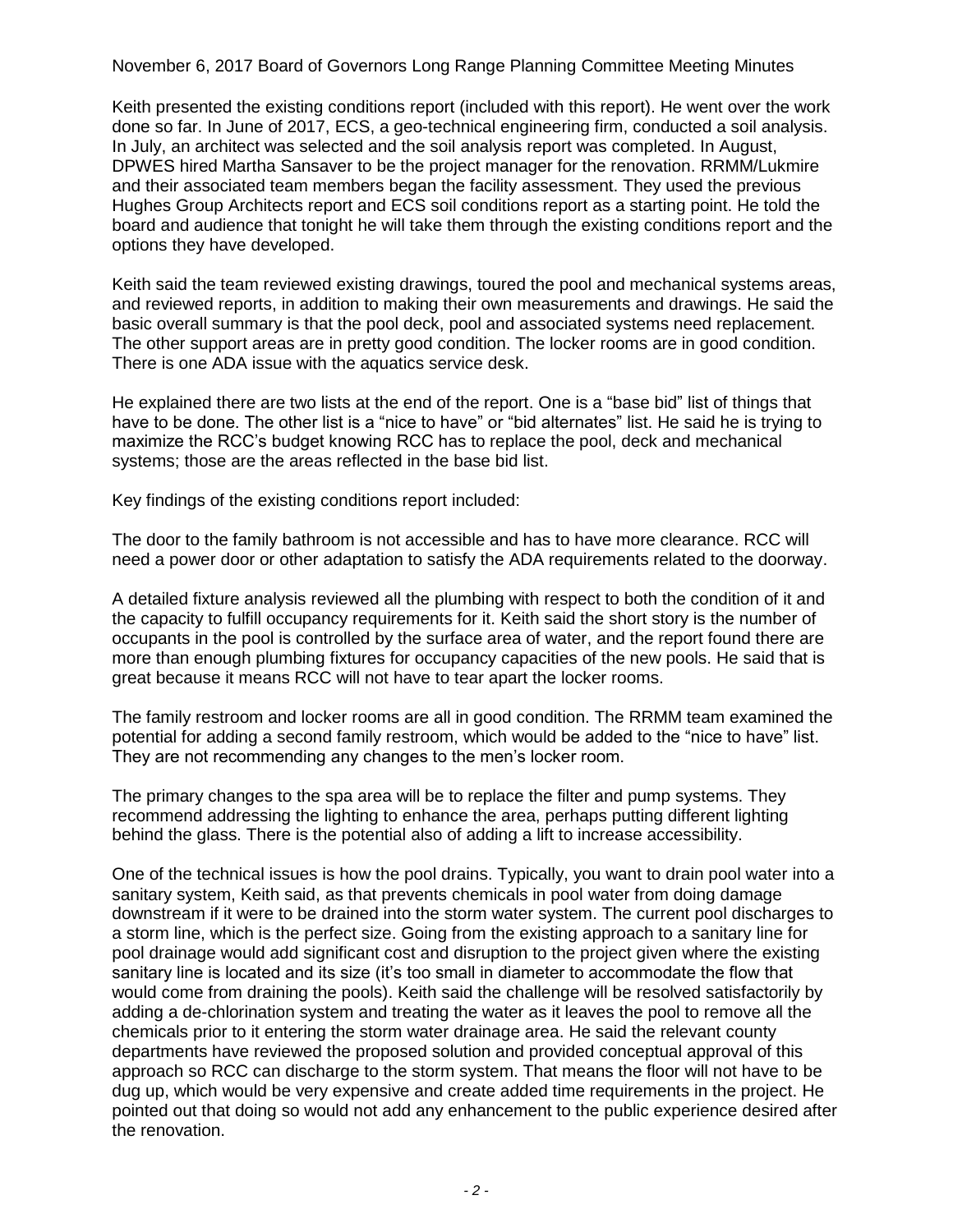Regarding structural integrity, Keith said the soil underneath the pool is less than optimal. RCC has had helical piers installed in 2008 to support the deck because it was sagging in several areas creating ponding. They are working at this time. The soil analysis confirms that the soil under the existing structure ranges in quality and is not optimal. RCC will need to replace the soil with something and figure out an approach to assure structural integrity – it may be necessary to use a structural pile system to support the pool so when project is done the issue of settling will be prevented from reoccurring at some distant point in the future. Keith said the construction for the project will probably end up removing two to five feet of soil. It is not possible right now to know the precise approach that will be the most efficacious; we will know more when we dig deeper.

Keith explained the goal of avoiding having to add extra shoring to assure the structural integrity of the building foundation; the angles used in both pool options make added shoring unnecessary.

Keith showed a list of systems that need to be replaced, which includes HVAC and plumbing. The exhaust system is in good condition. He recommends acoustically treating the pool area, which will help resolve echo and noise issues.

# **Pool options**

Jeff Nodorft said he looked at the information from the Hughes report. He said this has been a community effort to come to an agreement about desired outcomes while preserving the overall budget for the project. While the Hughes concept describes a 10-foot maximum pool depth, Jeff said he recommends less depth to address the structural shoring issue with respect to the building foundation. He explored the reasons for the 10-foot depth with staff and learned of RCC's desire to preserve the ability to offer lifeguard training as a program element. The American Red Cross (ARC) only requires a depth of seven feet minimum to offer those classes.

He noted that over the course of his near 20 years of experience, the trend for ARC requirements is to go deeper. He therefore recommends a maximum depth of eight feet, which will give RCC what it needs and will work if Red Cross changes its requirements.

Other pool plan specifics, for both Options 1 and 2:

- A 6-lane lap pool with depths of four to eight feet. It will be connected to a smaller channel pool with zero-depth entry.
- Jeff said it was critical to have a full ADA ramp entry in the pool which would still leave a good amount of deck space and the peninsula. They will then minimize the dimension between pools to seven feet. There will be a second therapy pool with warmer water and ramp entry with depths of three and a half to five feet or six feet. Either configuration will work well for programs.
- Total square footage is about 4,000 square feet for the lap pool and 1,808 for the therapy pool.
- The second pool option is really the same except for depth; in that option the therapy pool is six feet deep at its deepest point.
- Jeff said deep foundations already exist for the diving pool, and that the new design is really the same configuration as the concept plan in the Hughes Group report with slight modifications.

# **Board Questions and Discussion**

Bill P. asked about deck space. Jeff said the design they propose has a little less deck space than the Hughes approach to maximize the therapy pool size.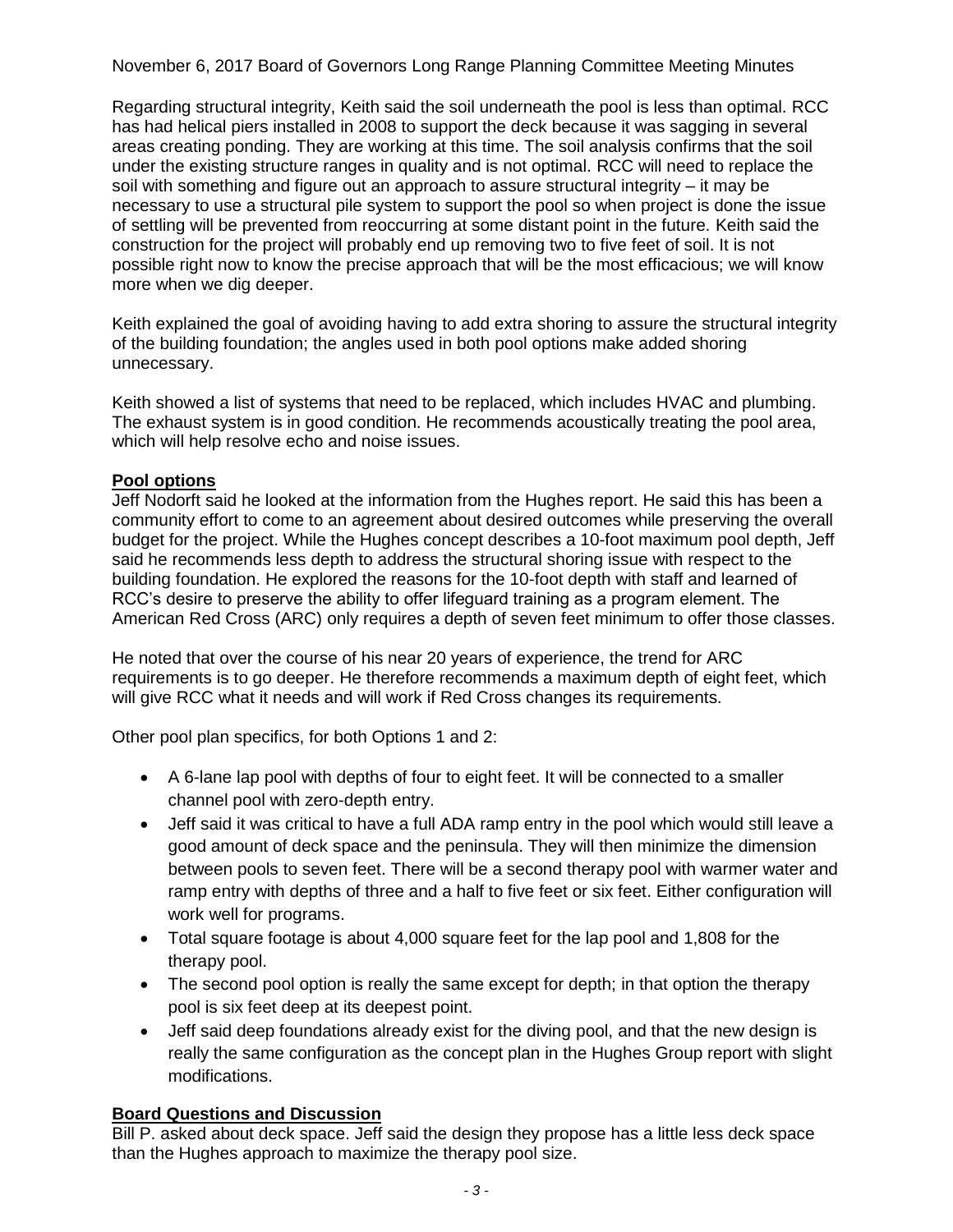Paul asked about Option 1 vs. 2: what is the capacity of the therapy pool for shallow water and deeper-water therapeutic uses. Jeff said the five-foot depth line is in the same position in Options 1 and 2, with the same amount of square footage in either plan. If you go beyond five feet deep, you have to have a safety rope. There will be a slope between five and six feet in Option 2.

Bill K. asked about the soil issue and said he is vague on whether we need additional piers. Keith said that will be addressed in the next phase. After the completion of the existing conditions report and when they find out what is wrong and how to fix it, they will move into schematic design. That is when the engineers and geo-technical engineers will run through scenarios (i.e., replacing piers) and will cost them out. Keith's team will evaluate on cost and constructability, and other factors. With the development of the schematic design, we will have those answers, have a design and then a cost estimate. It will take a couple months.

Bill K. wondered if the architect thinks that further investigation might reveal having to go back to the drawing board to re-do the whole pool project conceptually because this concept would be too expensive.

Leila said the concept the board chooses won't have an impact on whether more piers are needed in the final analysis or some other type of foundational structures. Bill said he was concerned the potential helical piers cost could affect the financial feasibility of the project. Keith said there will be a significant cost, and that he has worked with four different support types, usually because they are dealing with ground water in other projects. He noted that bad soil is not as tricky as dealing with ground water, and that the team will look at the most cost-effective solution. He is fairly optimistic that we will be within our resources with the proposed concepts.

Vicky asked about the deck space between pools and what Jeff's recommendation is regarding the minimum width needed. Jeff said seven feet is good; Fairfax County code requires five to six feet of width; a six foot width will allow people to pass in opposite directions.

Vicky also asked about the teaching area and whether it seems adequate for teaching small children. Jeff said teaching will happen in multiple areas based on age groups. Leila said classes are small for the youngest participants, and that Scott had recommended the therapy pool design that gives the most wall space for working with little ones. The steps in the therapy pool will also be wider than standard which will be useful during lessons.

Michelle asked about the warmer area just north of the lap lanes in the lap pool. She asked about how many people could fit there. Jeff said that area will be about 750 square feet.

Bill P. asked about the width of the beach entry teaching area. Jeff described the area as about 45 feet across and is approximately 16 feet wide at its widest.

Lisa commented that the design is significantly better than we have now.

Leila said the idea is to make the play features (in the teaching/warmer end) function to inject warm water in there. She said the barrier assures that warmer water won't have a significant impact on the lap pool temperature. She said the plan is to pump warm water into the "beach area" on Saturday and Sunday mornings during lesson times of maximum participation by babies and very young children.

Michelle asked about the bid alternative item list in the report, specifically the first item, which recommends "Replace the sanitary sewer structure at the south of the building. Requires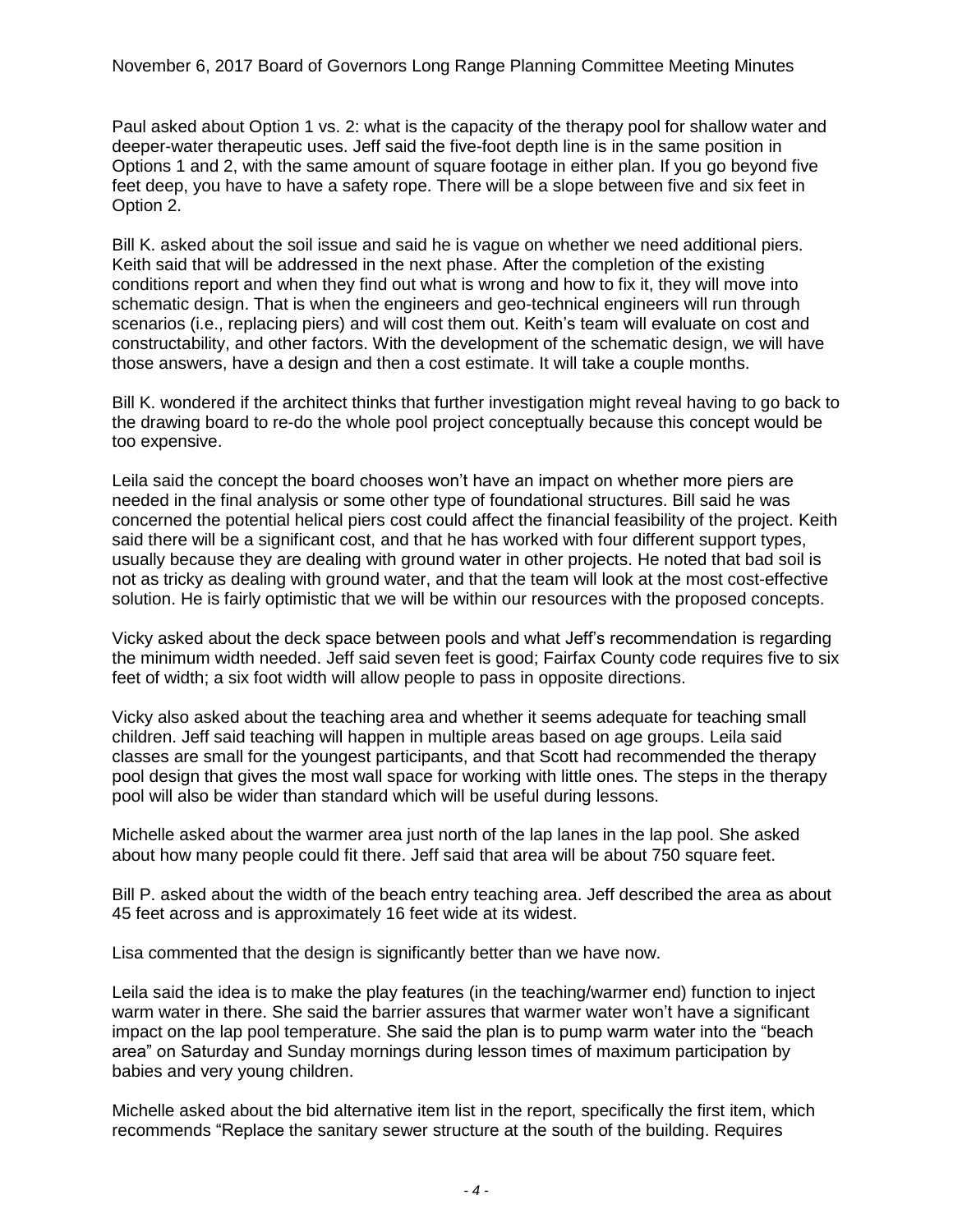additional investigation." She asked if that was addressed by the de-chlorination system. Keith said it is and that item should be crossed out.

Another question inquired about the bid alternate item related to the exit doors from the pool. Keith said the egress doors to the outside are going to have to be removed for construction and that bid alternate item recommends revising the existing egress doors to include more attractive features but also address security and access control issues. Keith said in order to get excavating equipment inside, the door opening will have to be widened to 10 feet. Leila added that there had been discussion on this with the design team. The staff position is that we have spent a lot of time teaching people not to use those doors; those are emergency exits and not our legal entry points. Any approach taken to restoring the doors will be done with that in mind.

Paul asked for some clarification on the depth of the main pool. He also asked about the dechlorinating system and wanted to know if that was a new requirement and whether we were already doing that. Jeff said we don't want to put chlorinated water down the storm drain. Scott Sorenson added that RCC spends all day neutralizing the chemicals before they go down the storm water drain line, but it is not efficient. Jeff said a new system will alleviate the need to do that. Martha added that the County's storm water management guidelines have gotten very strict since 2014.

Bill P. asked whether the exact HVAC system recommendations would come at another meeting. Keith said yes they would.

Bill P. also asked whether anyone has figured out what is causing the pool to leak. Leila said we won't know for sure until we dig it all up. There is water leaking, she said, but we don't know how much or where it is going. She said water leaves the pool constantly and the gutters are not working properly.

Bill K. pointed out the pool options mean a loss of a lot of deck space and asked about the criticality of the wall between the spa and the larger deck area. Leila said the community engagement process said people preferred the wall and a more private experience in the spa. There are load-bearing aspects of the wall as well.

Bill K. also asked about observation areas and whether there will be swim meets here. Jeff said parents could watch from the beach entry end of the pool and there are no plans for swim meets. Leila said there will be a pretty healthy population of people in our overlook area as people don't like being on the deck if they don't have to be. She noted that our funds aren't unlimited and the immediate goals relate to the pool environments for swimmers as opposed to observers.

# **Citizen Input**

**Clark Rumrill, Reston Resident**, said the teams have made a lot of progress. He said his primary worry is the cost. He said he is a tax-and-spend liberal, but he just wants to double check some things. He said he has a problem with the two-temperature system. The two temperatures are close – 81 degrees for lap swimmers and 86 degrees in the smaller pool. He said that will add costs as there will be double the number of lifeguards. He said his math shows about a \$1 million expense over 10 years. He said the five foot depth of the smaller pool is not enough for anyone over 5' 10" and that the American Society of Pool Standards recommends six and a half feet for a deep water pool. He also said the plans get rid of the diving board, which is very popular with minority kids in the summertime. He also said the slide is very popular with kids.

**Lisa Groves, Reston Resident**, introduced herself as the new South Lakes High School varsity swim coach. She is also an avid Reston Masters swimmer and has been involved with Reston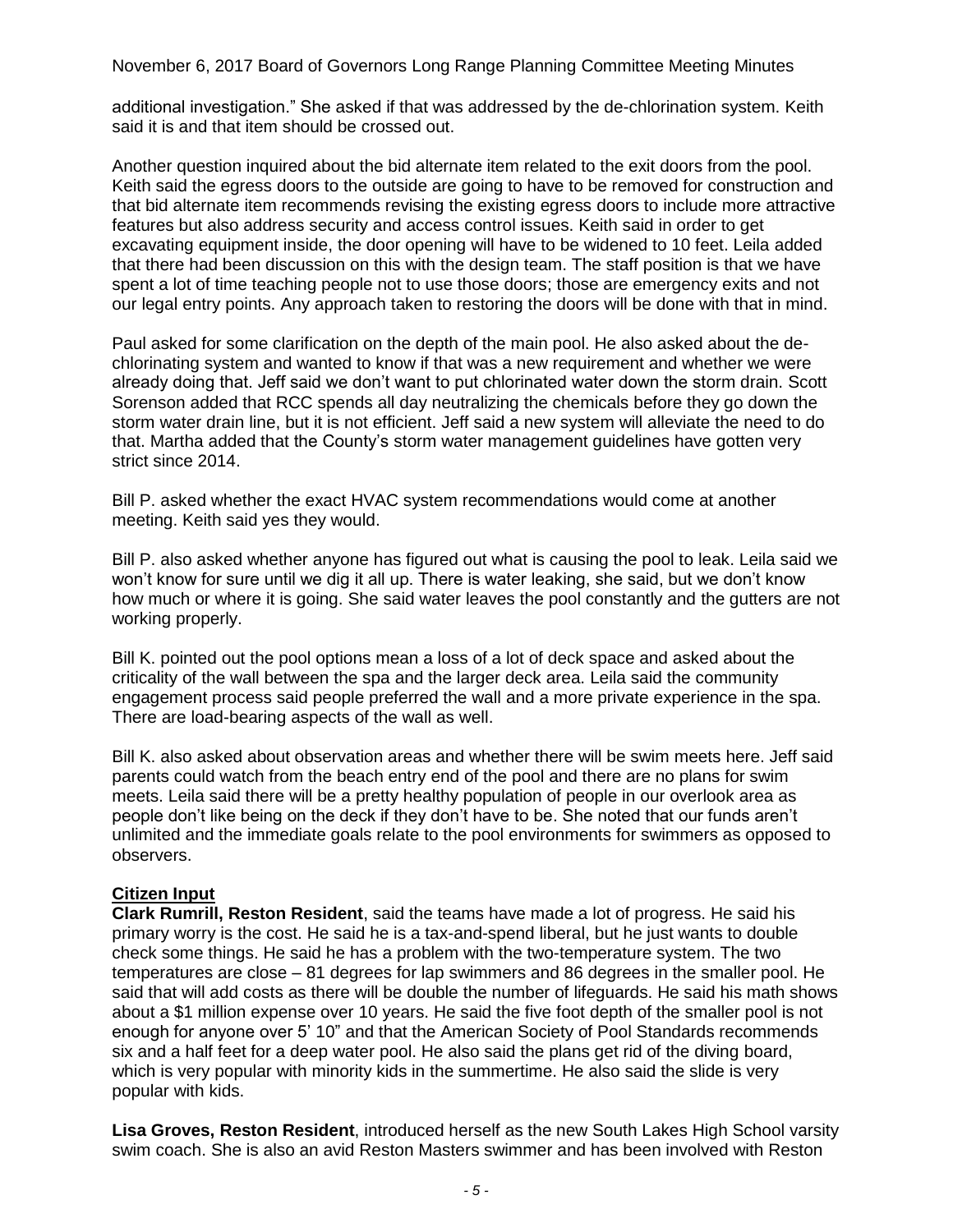Swim Team Association. She said when she looks at the design she is thrilled that we are building a new pool that will work for all age levels. She said it is important to her to have good water, good air and appropriate swimming temperatures, but she realizes this isn't the forum to discuss all of these.

Lisa said she has concerns with the lap lane that has the cut-through to the teaching end. Jeff assured her that lane will be a full-width lap lane and that all lanes will be at the appropriate depth for starting blocks. Lisa said she is interested in the cleanest and best way of getting rid of chloramines and asked if the new system will work towards that. Leila said it would. Lisa said she thinks the plan looks excellent.

**Gloria Michau, Reston resident**, said she appreciates very much the work RCC staff and the design team has put into this. She agrees the refined design is an improvement over what we have seen before. She said she liked "Option 2" as she works out in the deep area and a lot of her friends hang out in the deep area. She said extra depth makes a difference. She asked if there is extra cost involved in extra depth. Jeff said it is not significant. She congratulates RCC staff and board for a job well done and making sure everyone had a voice.

**C. Denver Lovett, Reston Resident**, asked what RCC has done to make the pool design suitable for senior citizens. Leila said the report tonight just addresses the facility itself. She noted however that RCC serves all ages, and one of the main features that will help advance our capability to do so is the separation of the water. She said having two temperatures is expensive, but well worth the cost. She observed that the current water temperature satisfies no one. Separating the bodies of water will provide a much happier experience for older adults and very young people who want warm water. Many seniors who participated in community engagement sessions said they wanted deep, warmer water. Leila also said the zero-depth entry points in the new pools will be friendlier to anyone with a mobility challenge. She added that RCC will have a year to focus on how we can program this new water and maximize service to all ages.

**Mike Foxworth, Reston Resident**, asked for clarification on the entry into the pools. Is it ramps or steps? Jeff said the therapy pool ramp is smooth all the way to the bottom. Then there are two steps. There are no steps in the lap pool. Mike said that could be difficult for someone like him who has difficulty seeing steps and asked if there is some way to mediate that. Leila said the depth is sufficient so a person is floating by the time they reach the bottom and their feet will not be touching at that point.

Mike also commented about the social aspect of the program for people who go to water aerobics. He said there is a lot of moving around in the current classes and certain amount of movement from deeper to less-deep height difference in where people want to stand. He said his impression of the smaller pool is it will be quite shallow where the ramp ends, and he is fearful it will be so shallow that it will be inaccessible by someone more than 5' 5". He asked if RCC/Jeff would perhaps get current instructors to think about how they would conduct a class and deal with the more aggressive slope. Jeff said at the bottom of the ramp, depth will be three and a half feet to the first line. It will then go to four feet, then four and half to five (or six, in Option 2).

Mike said before we put money down, we need to think about implications for classes. Leila said we have had discussions on how to do new programming. Leila said this is twice as much water surface than what exists now. Yes, it is a different shape and will feel different, but there will be as much, if not more space, to conduct classes.

**Clark Rumrill** asked about how people would exit the pool. Jeff showed the various ways.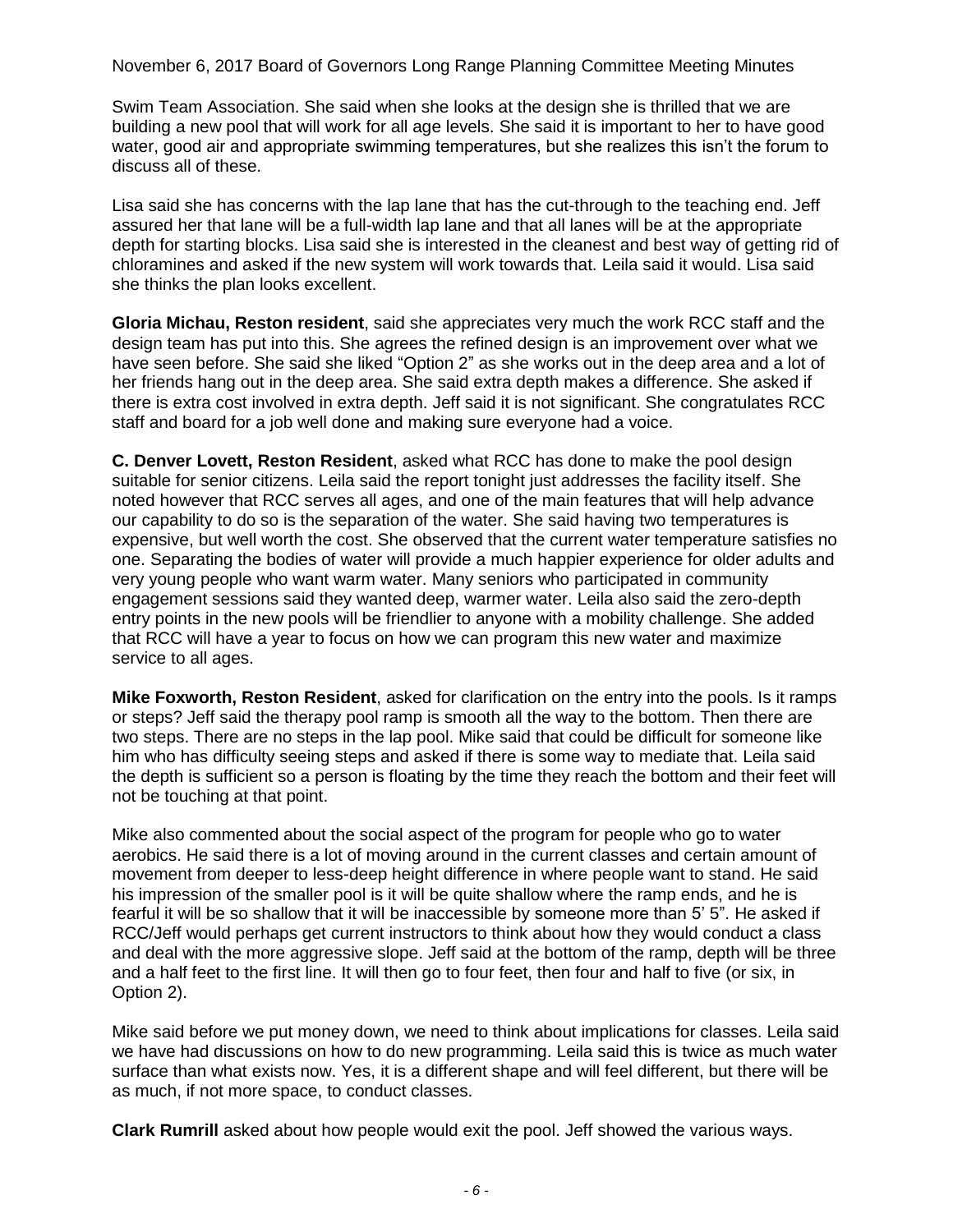**Gloria Michau** asked about the current chair lift – will there be one in both pools? Jeff said there will not, as there will be ramps in both pools. Gloria said she has a friend with MS who needs the lift and will be devastated without a lift. She strongly encourages RCC to put in a lift, preferably in the warm pool, for people with limited mobility. She said that just a ramp is not going to cut it.

Michelle Moyer asked Scott Sorenson if we have wheelchairs that go in the water; is that a viable workaround? Scott said we do have an aquatic wheelchair. Gloria said her friend has had that in the past. It seems less wieldy for everyone to get her onto the lift and lower her in. She said her friend has had the chair before, and getting in the pool is easy; getting out is hard as it is like going uphill in water. The ramp will also have to be wide enough for a water wheelchair. She said she thinks a lift should be a strong component so people like her friend can have dignity and easy access to these fine facilities you have designed.

Gloria also asked how long the RCC pool will be closed. Leila said the plan is still to close in December of 2018 or January of 2019 and be closed nine months. Leila said RCC has had preliminary conversations with Reston Association and the Reston YMCA about how we can make arrangements for users to use other water space during that time. She said there is a whole lot of planning to do, to consider staffing and patrons, how to retain core staffing and how to restore staffing after construction. She is glad in one sense that the process is taking long as it is because there are a lot of jigsaw puzzle pieces to put together. She said RCC is looking at a variety of options. She said she knows this project will be a hardship, we don't do this without being cognizant about how many patrons this affects, and staff will do everything it can to minimize it the distress.

**C. Denver Lovett** asked for more information on soil and its variability's impact on cost and time. Keith said the reports and borings so far show that we sort of know we are going to be okay. He said cost and design estimates will come in the next phase, when structural and geotechnical engineers are involved. He said they will go through a number of cost options to find the best cost-effective solution. Denver asked if there were other variabilities. Keith said not really - there will be a cost for everything on base bid and bid alternate items, then the team will start making decisions.

**Lynn McPherson, Reston Resident**, asked why there was a bump/curve around the end of the therapy pool. Jeff said that was to provide excess room for an access point to the other pool. She also said there was talk about a seven foot depth rather than six feet. Leila said only the public talked about that depth. The six feet deep level is as deep as we can go without having to have a bigger pool to manage the transitions.

**Mike Foxworth** said he had concerns about lack of deck space. In the existing pool, there is a social area of the pool where patrons talk to one another while they wait for the next class. He said the new design seems to have very little room for chairs and places to put their stuff. Leila explained that there will still be deck furniture, and staff will take into consideration how people use the pool in terms of fixtures and amenities that surround the pool. We know there is a lot of stuff going on in this environment.

Mike also said he had concerns about patrons with mobility issues, and how to accommodate an electric wheelchair.

**Tara McCarthy, Reston Resident**, asked if a general contractor has been engaged. Keith said no, that an estimator is part of the design team that is separate from a general contractor bid. He said an estimator will give an estimate for each phase, and then RCC will bid it to a general contractor.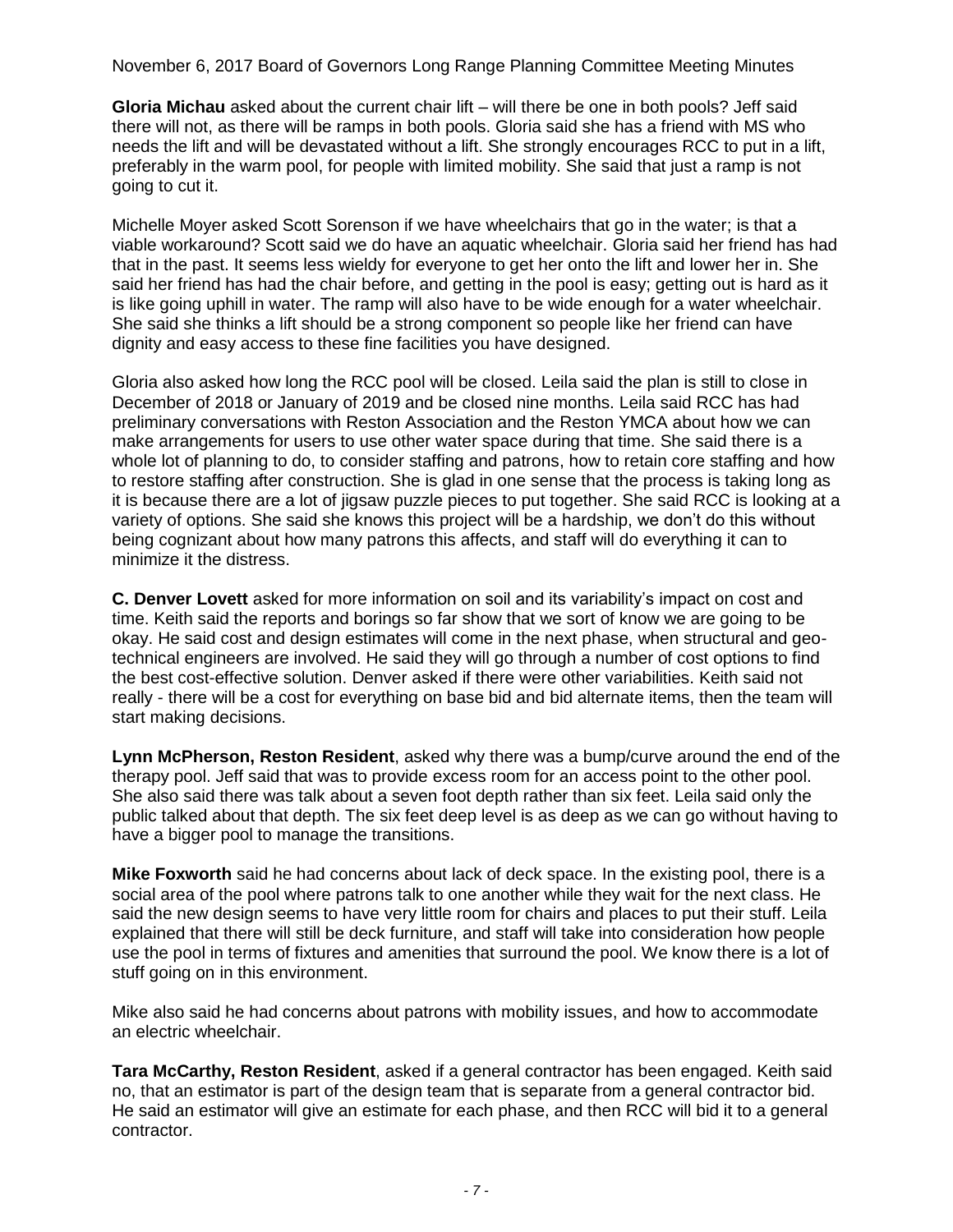# **Committee Actions**

Leila reminded the Long Range Planning Committee that they have to choose Option 1 or 2 to recommend to the full board.

She asked for a show of hands by the people attending in the meeting; hands showed all in favor of option 2.

Bill B. moved that the Long Range Planning Committee recommend the selection of Option 2 by the Board of Governors. Bill P. seconded. The motion passed unanimously.

Meeting adjourned at 7:49 p.m.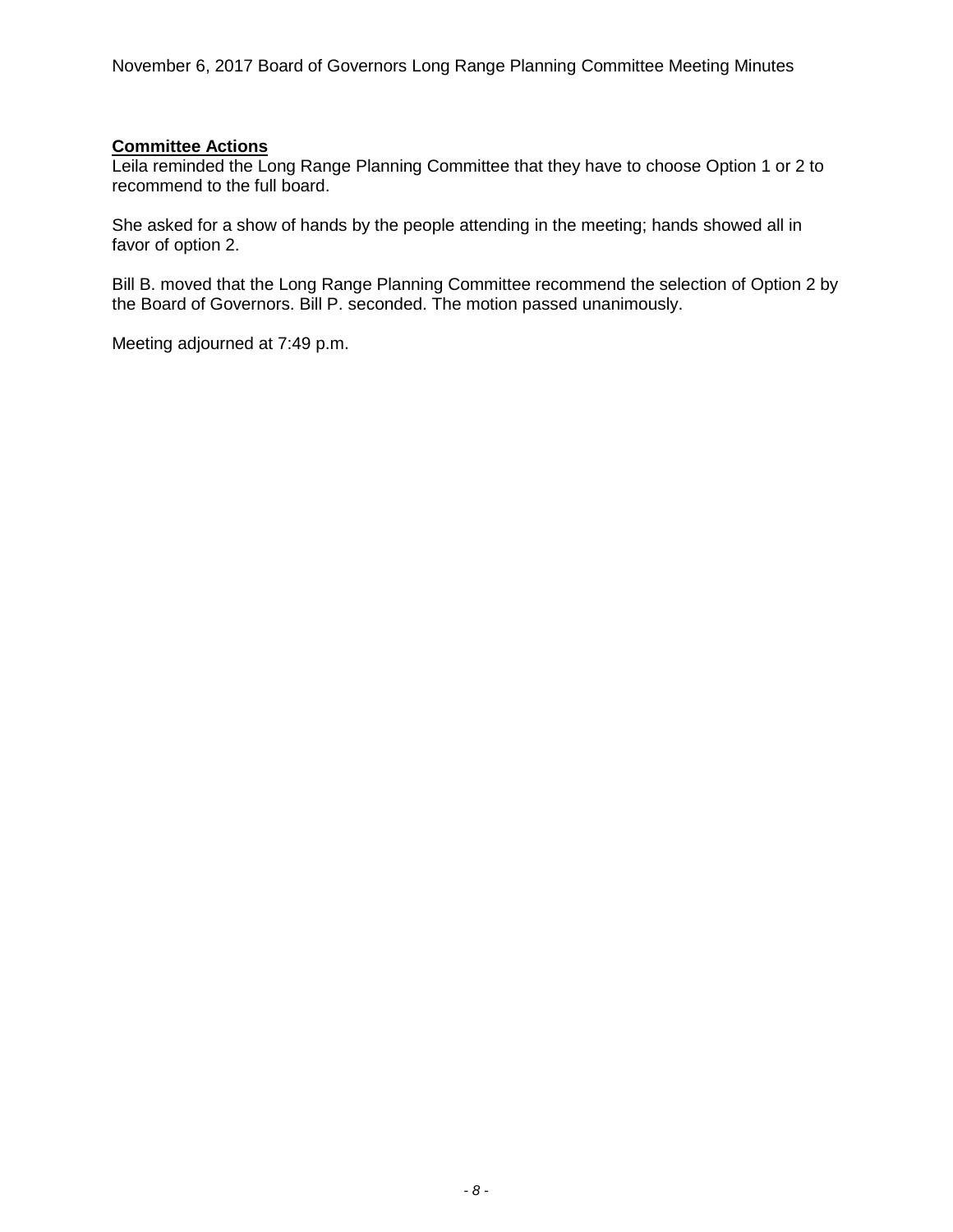

### **RESTON COMMUNITY CENTER BOARD OF GOVERNORS LONG RANGE PLANNING COMMITTEE REPORT – BOARD ORIENTATION NOVEMBER 4, 2017**

#### **Present:**

- Beverly Cosham, Chair
- Bill Bouie
- Michelle Moyer, committee Chair
- Bill Keefe

### **Absent and Excused:**

- Paul D. Thomas
- Lisa Sechrest-Ehrhardt

### **Attending from the RCC Staff:**

- Leila Gordon, Executive Director
- Barbara Wilmer, Executive Assistant

#### **Guest**

Catherine M. Hudgins, Hunter Mill District Supervisor

Leila let the group know that Paul and Lisa are out of town and so will not be attending. Bev welcomed the group at 9:10 a.m.

Leila updated Cathy with current RCC strategic initiatives, beginning with the Terry L. Smith Aquatics Center renovation. The project is on schedule; the support from the Department of Public Works and Environmental Services (DPWES) has been very good. RRMM/Lukmire's Existing Conditions Report will be discussed Monday night by the Long Range Planning committee and that body will choose which of two concepts for the therapy pool to recommend to the Board. The Board will meet immediately following the committee meeting and consider advancing the LRP committee's recommendation. RCC will ensure that Supervisor Hudgins is aware of upcoming permitting requirements; RCC would greatly appreciate her support in requesting associated fees be waived.

RCC's long-range facility priorities still include a second performing arts venue and RCC is hoping it is included in the North Reston Town Center development or other development as expeditiously as possible. Leila chairs the Master Arts Plan Task Force (MAP TF), which over the past several years has collected as much data as possible that will inform the overall county vision for future arts venues. A consultant has been selected through the county's Request for Proposals (RFP) process to perform a market study and needs analysis and the Board of Supervisors (BOS) will presumably accept that choice at their November 21 meeting. The results of the lengthy process bode well for a thorough undertaking, giving us confidence about where new venues may be most successful. The MAP TF expects the data gathering and analysis to take place from January to June of 2018.

The third area of high priority effort in our strategic initiatives revolves around new programs. RCC will hold a "studio pilot" next summer – Rebekah Wingert-Jabi will teach 12-16 teens about videography and documentary filmmaking. Their prompt will be "Is Reston still an open community?" RCC hopes this early exploration into digital media will lead to a new RCC cost center that combines curricula, production and outreach to the community. Refraction at Reston Town Center has indicated an interest in connecting with RCC in this effort.

- Vicky Wingert
- Bill Penniman
- Gerald Zavala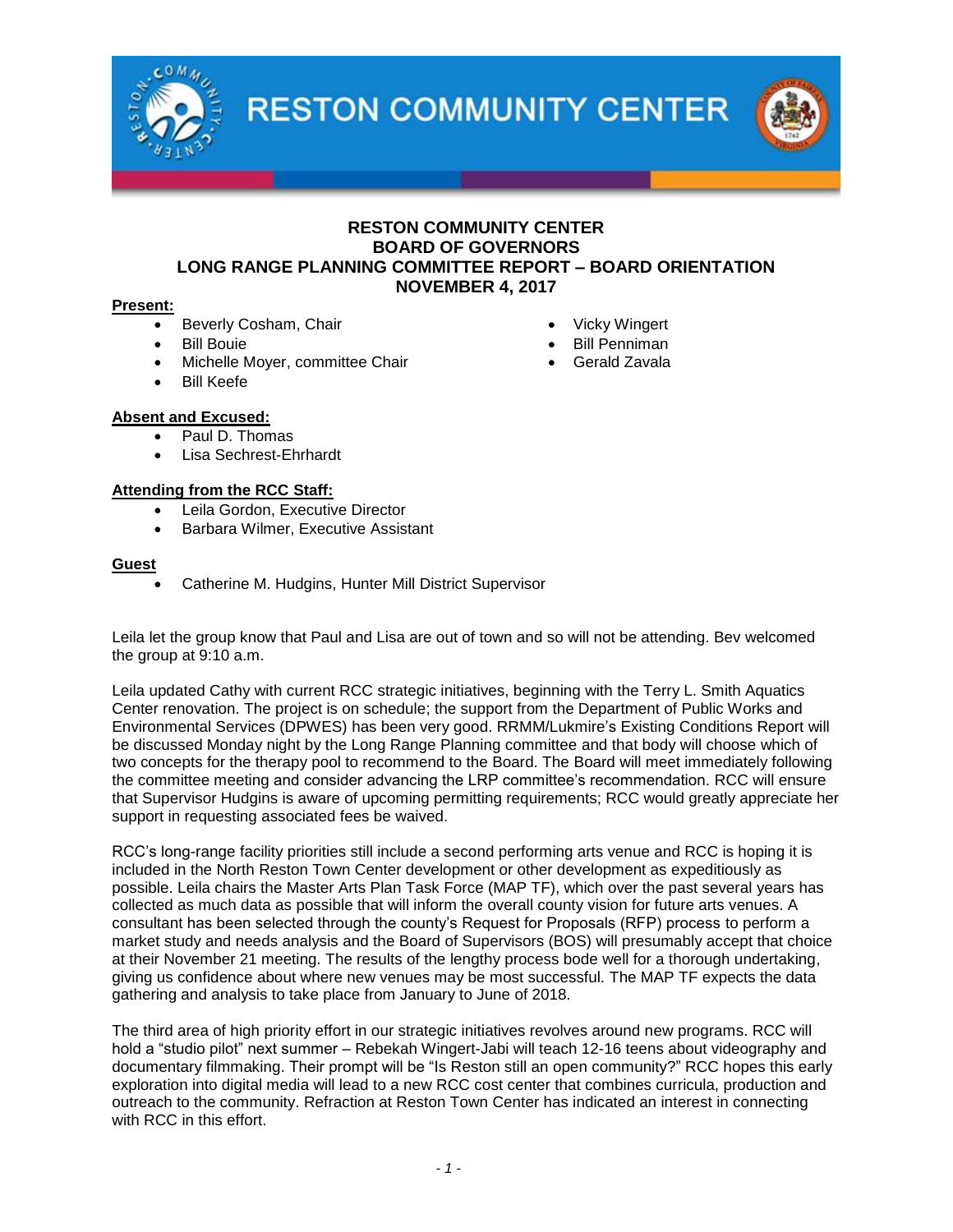### November 4, 2017 Long Range Planning Committee Meeting Report

Our second program initiative is a full-on embrace of outreach for the purpose of establishing off-site programming. This will be one key to success with newcomers: reaching out to them and inviting them to participate in experiences provided by RCC. Leila thanked Supervisor Hudgins for her support of so much of RCC programming and mission-related undertakings like public art projects, community discussions of equity and diversity, and her positive advocacy for RCC in county processes.

Cathy spoke of how the scenery of Reston is changing on several levels. Our digital initiative reminds her of the constant question of how to describe Reston, how to help folks understand our unique community values. She hopes that Reston's challenge with our homeless population will be addressed by facilities at Reston Town Center North and that homelessness will itself become temporary. She described a solution to providing effective support that the San Francisco library provided, encouraging homeless patrons to come in, not get out, by building an extension to provide services there. The opportunity at the Reston Town Center North property should help us to look more broadly and intentionally at the county's needs: What do we need so that the whole community is served?

The Fairfax County pre-K program was endorsed – but it is a multi-use program, more like Head Start in that it is more a family program than a pre-K program. We are slowly understanding just how important it is to nurture children's capacities from the very beginning. We need to be certain we get the highest and best use from the coming development public/private undertakings feasible there. She is also concerned that people need more in-depth knowledge about how the Planned Residential Community zoning works in Reston. Economic cycles and market forces often play roles that are more powerful than we may wish in determining the life cycle of achieving our goals for development.

The Board further discussed development issues. The County Comprehensive Plan and Reston Master Plan are not as well understood as they could be. We should be doing a better job educating residents. Bill K. suggested resurrecting the Land Use College. Bill B. noted that our own circles of influence and tableside seminars can go a long way to informing people. Bill P. suggested the potential for taking longer to help address the community's concerns regarding infrastructure.

Bill P. also mentioned that there is the issue of preserving the original concepts of Reston in developments – that the village centers should be allowed to be village centers; that everyone needs neighbors who do not look alike; that diversity of pricing in different housing options should be preserved. He is concerned that Reston actually could lose diversity because of the development of exclusively highpriced housing. Vicky mentioned that visuals are important and that people need images of what may be the future outcomes. An example is the initiative for reinvestment at Lake Anne – people wanted it when they saw it, but then got discouraged by what it takes to get it done comprehensively. She also noted that people don't always want to embrace the entire Master Plan – just the parts that feel good from their perspective.

The potential lack of affordable housing, and the lack of support for it, is a great concern of Cathy's and the RCC Board. Discussion turned to how we can get information about the community's founding values more broadly circulated and appreciated. The "Story of Reston" film on DVD would be useful for real estate packages or some other dissemination approach – the RCC BOG will explore approaches so it would go straight to people and not necessarily through a real estate agent. Gerald described how his family was given a book about Reston when they arrived that conveyed that they were welcome and could learn about the community. Discussion also ensued about the general feelings of unrest and anxiety that are part of the way people experience civic engagement presently.

Leila offered RCC Hunters Woods as a facility for land use education should Cathy want to explore that. She pledged RCC's continuing support for partnering and collaborating with Reston's civic and non-profit organizations to improve community life. Our support for the Reston Chamber is significant. The community film, public art, Opportunity Neighborhood – the more we can bring the Reston mission to the front of people's minds the better, in particular in new settings. Cathy also remarked on how the One Fairfax initiative could help people feel better connected and served. She thanked RCC for all it does to knit the community together and support Reston values. Cathy left the meeting at 10:45 a.m.

Leila reminded everyone about the BOG LRP meeting Monday at 6:30. The decision to make is on which of two concepts to select for the design. The depths will likely be a point of interest; sticking to eight feet